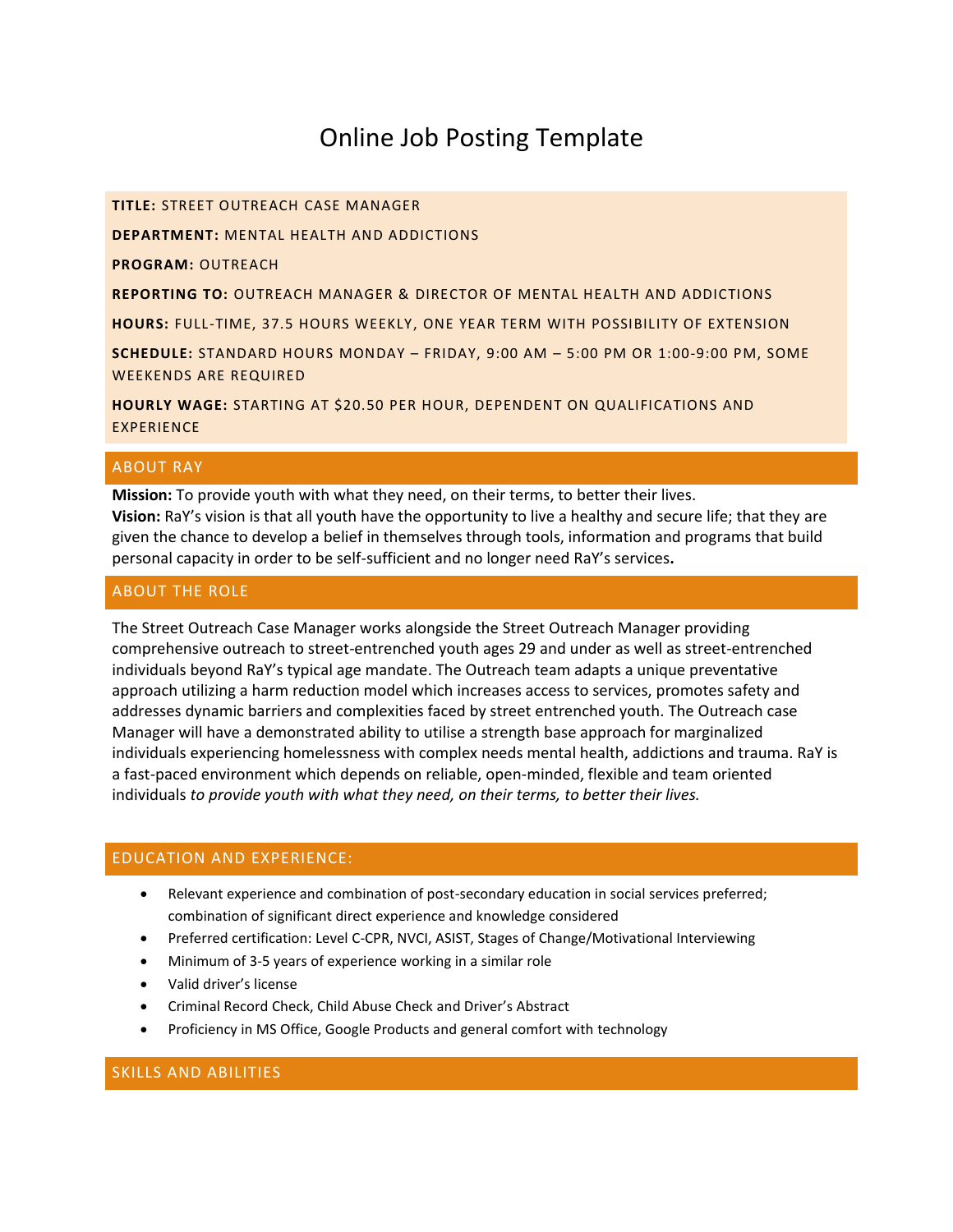#### REQUIRED ASSETS:

- Creative problem solving
- Strong advocacy skills
- Strong working knowledge of harm reduction principles
- Responsible, organized, and detail oriented
- Excellent interpersonal, communication and written skills
- Cultural competency skills, knowledge, experience and awareness
- Capacity to build and maintain strong relationship with partner agencies
- Ability to function independently while also working as part of a frontline team
- Ability to multitask and prioritize in a fast-paced environment with minimal supervision
- Must have a familiarity of resources that are available to youth in Winnipeg; specifically emergency food programs, emergency and available shelter, clothing/food and hygiene banks.
- Must possess knowledge of street life in the inner city including, gang activity, drug use and sexual exploitation.
- Must be in good physical condition and be able to execute outreach duties in all temperatures and conditions.

#### DESIRED ASSETS:

• Related Outreach and/or community experience working with vulnerable youth or other at-risk populations

## KEY RESPONSIBILITIES

The responsibilities of the Street Outreach Case Manager include, but are not limited to the following:

#### 1. CASE MANAGEMENT AND COORDINATION

- Demonstrated experience with independent decision-making and appropriate consultation.
- Comprehensive knowledge and expertise in assessment, crisis intervention, brief treatment and service coordination
- Utilizing harm reductions techniques and provide participants with harm reduction supplies
- Participate in Drop-in hours
- Work in conjunction with the nurse practitioner on case management and follow up
- Conduct perimeter checks during work hours to check on youth on site or in parking lot
- Ensure the safety of all individuals in the Drop-In Centre including staff, volunteers, students, community members, and youth participants
- Connect homeless and impoverished participants to resources they can access through referral and direct provision
- Build relationships throughout the downtown, West Broadway and Osborne Village communities; with local vendors, businesses, social service providers and general public including street involved/entrenched youth
- Impart information and direction that will empower youth to make informed decisions in the hopes of improving their quality of life
- To participate in relevant boards and community networks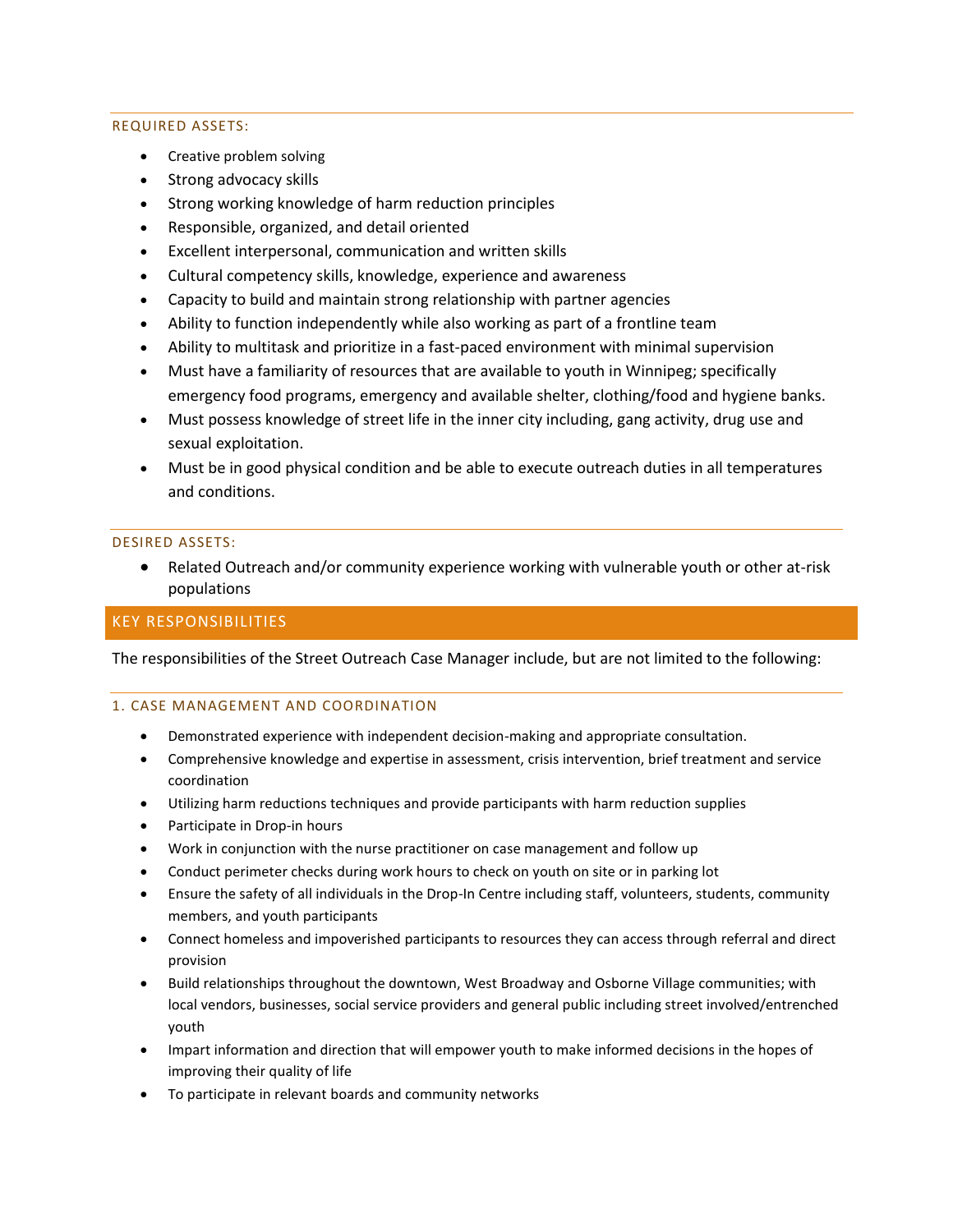- To establish community relations with other agencies
- Participate in community activities to promote, partner and network to further the rights and opportunities for youth and RaY
- To advocate on behalf of youth on a case-by-case basis with CFS, EIA, Legal Aid, Justice, AFM and other Treatment/detox supports

### COMMUNICATION AND ADMINISTRATIVE SUPPORT

- Ensure that all assessments, follow-ups and reports are completed in a timely manner
- Ensure all relevant information is relayed to the rest of the Outreach team and any other involved parties using established communication pathways (email, WhatsApp, etc.)
- Enter all service activities into the Protegra and Google Forms databases
- Maintain quality up-to date documentation for all interactions with participants
- Ensure that all data collected is entered and reported in a timely manner (weekly/monthly)
- Support the strategic direction of the departments vision and goals through active engagement, leadership and aid the on-going initiatives that support an end to youth homelessness
- Participate in off-site events in collaboration with other community resources
- Attend agency and program related meetings as required
- Gather and present program statistics, research, and other pertinent information in monthly and annual reports
- Light housekeeping and general maintenance of the outreach vehicles

## YOUTH CARE

- To have a keen awareness of internal and external resources, such as government systems and mechanisms experienced for participants and an ability to establish interim resources where gaps exist.
- The ability to build trusting relationships with participants on a non-judgmental and nonthreatening basis, in alignment with RaY values and principles.
- To impart information and direction that will empower participants to make informed decisions in the hopes of improving their quality of life.
- To advocate on behalf of participants on a case-by-case basis with various "Systems" i.e. Child and Family Services, Employment and Income Assistance, Legal Aid, Health, Addictions, Justice etc.
- To effectively engage in conflict resolution, systems navigation and problem solving.
- Responsible for leading overall youth care environment in the agency.
- Provide opportunities for youth to participate in cultural activities and ceremonies with the guidance of agency supports and external resources

#### **Perform other tasks as assigned.**

# PHYSICAL DEMANDS AND WORK ENVIRONMENT:

Work conditions and physical requirements of this position include but are not limited to the following:

- Physical demands: sitting, walking, some lifting up to 20 lbs
- Work environment: an environment of high-stress and fast-paced crisis intervention. Will be largely our in the community, home visits and transportation but will include time in office.
- Candidate must be willing to have a child abuse registry and criminal record check